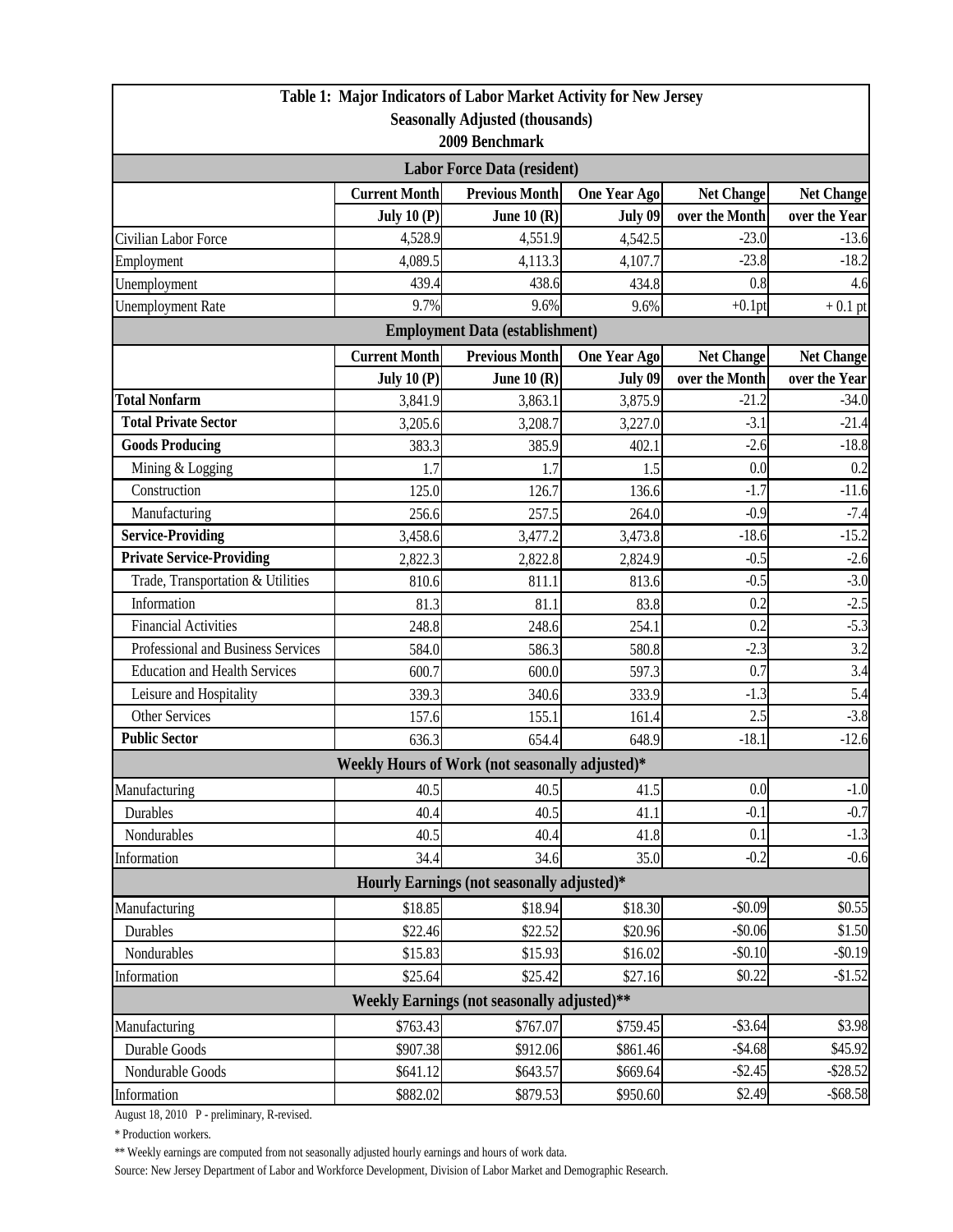| Table 2: New Jersey Civilian Labor Force Trends (thousands)<br>2009 Benchmark |                                                                                    |               |                   |                                 |                            |                     |  |
|-------------------------------------------------------------------------------|------------------------------------------------------------------------------------|---------------|-------------------|---------------------------------|----------------------------|---------------------|--|
|                                                                               | <b>Not Seasonally Adjusted</b>                                                     |               |                   |                                 | <b>Seasonally Adjusted</b> |                     |  |
|                                                                               | July $10(P)$                                                                       | June 10 $(R)$ | July 09           | $\overline{\text{July }10}$ (P) | June 10 $(R)$              | July 09             |  |
| Civilian Labor Force                                                          | 4,587.0                                                                            | 4,574.9       | 4,620.0           | 4,528.9                         | 4,551.9                    | 4,542.5             |  |
| <b>Resident Employment</b>                                                    | 4,122.8                                                                            | 4,138.4       | 4,160.5           | 4,089.5                         | 4,113.3                    | 4,107.7             |  |
| Unemployment                                                                  | 464.3                                                                              | 436.4         | 459.5             | 439.4                           | 438.6                      | 434.8               |  |
| <b>Unemployment Rate</b>                                                      | 10.1%                                                                              | 9.5%          | 9.9%              | 9.7%                            | 9.6%                       | 9.6%                |  |
| Labor Force Participation Rate                                                | 67.1%                                                                              | 67.0%         | 68.1%             | 66.3%                           | 66.7%                      | 67.0%               |  |
| Employment/Population Ratio                                                   | 60.3%                                                                              | 60.6%         | 61.4%             | 59.8%                           | 60.2%                      | 60.6%               |  |
|                                                                               | New Jersey Civilian Labor Force Annual Averages 1990 - 2009 (thousands)            |               |                   |                                 |                            |                     |  |
|                                                                               |                                                                                    |               |                   |                                 | <b>Unemployment</b>        | <b>Unemployment</b> |  |
| Year                                                                          | <b>Labor Force</b>                                                                 |               | <b>Employment</b> |                                 | <b>Volume</b>              | Rate $(\% )$        |  |
| 1990                                                                          | 4,072.5                                                                            |               | 3,865.0           |                                 | 207.5                      | 5.1                 |  |
| 1991                                                                          | 4,050.4                                                                            |               | 3,776.6           |                                 | 273.7                      | 6.8                 |  |
| 1992                                                                          | 4,051.9                                                                            |               | 3,709.5           |                                 | 342.4                      | 8.5                 |  |
| 1993                                                                          | 4,034.6                                                                            |               | 3,727.3           |                                 | 307.3                      | 7.6                 |  |
| 1994                                                                          | 4,067.5                                                                            |               | 3,790.0           |                                 | 277.5                      | 6.8                 |  |
| 1995                                                                          | 4,111.8                                                                            |               |                   | 3,846.3                         |                            | 6.5                 |  |
| 1996                                                                          | 4,184.1                                                                            |               | 3,925.8           |                                 | 258.3                      | 6.2                 |  |
| 1997                                                                          | 4,257.4                                                                            |               | 4,031.0           |                                 | 226.4                      | 5.3                 |  |
| 1998                                                                          | 4,242.4                                                                            |               | 4,047.1           |                                 | 195.3                      | 4.6                 |  |
| 1999                                                                          | 4,284.6                                                                            |               | 4,092.7           |                                 | 191.8                      | 4.5                 |  |
| 2000                                                                          | 4,287.8                                                                            |               | 4,130.3           |                                 | 157.5                      | 3.7                 |  |
| 2001                                                                          | 4,302.3                                                                            |               | 4,117.5           |                                 | 184.8                      | 4.3                 |  |
| 2002                                                                          | 4,370.8                                                                            |               | 4,117.3           |                                 | 253.5                      | 5.8                 |  |
| 2003                                                                          | 4,363.9                                                                            |               |                   | 4,108.4                         |                            | 5.9                 |  |
| 2004                                                                          | 4,358.9                                                                            |               | 4,144.2           |                                 | 255.5<br>214.7             | 4.9                 |  |
| 2005                                                                          | 4,404.5                                                                            |               | 4,207.7           |                                 | 196.7                      | 4.5                 |  |
| 2006                                                                          | 4,467.1                                                                            |               | 4,260.1           |                                 | 207.1                      | 4.6                 |  |
| 2007                                                                          | 4,457.6                                                                            |               | 4,267.1           |                                 | 190.5                      | 4.3                 |  |
| 2008                                                                          | 4,502.8                                                                            |               | 4,257.0           |                                 | 245.8                      | 5.5                 |  |
| 2009                                                                          | 4,536.7                                                                            |               | 4,118.4           |                                 | 418.3                      | 9.2                 |  |
|                                                                               | Seasonally Adjusted Civilian Labor Force Data for New Jersey (thousands) 2009-2010 |               |                   |                                 |                            |                     |  |
| Date                                                                          | <b>Labor Force</b>                                                                 |               | <b>Employment</b> |                                 | Unemployment               | Unemployment        |  |
| Jan 2009                                                                      | 4,526.6                                                                            |               | 4,185.7           |                                 | 340.9                      | 7.5                 |  |
| Feb                                                                           | 4,533.3                                                                            |               | 4,168.9           |                                 | 364.5                      | 8.0                 |  |
| Mar                                                                           | 4,539.8                                                                            |               | 4,154.3           |                                 | 385.5                      | 8.5                 |  |
| Apr                                                                           | 4,544.6                                                                            |               | 4,141.9           |                                 | 402.7                      | 8.9                 |  |
| May                                                                           | 4,546.5                                                                            |               | 4,130.1           |                                 | 416.4                      | 9.2                 |  |
| Jun                                                                           | 4,545.6                                                                            |               | 4,118.6           |                                 | 427.0                      | 9.4                 |  |
| $_{\rm{Jul}}$                                                                 | 4,542.5                                                                            |               | 4,107.7           |                                 | 434.8                      | 9.6                 |  |
| Aug                                                                           | 4,538.7                                                                            |               | 4,098.3           |                                 | 440.5                      | 9.7                 |  |
| Sep                                                                           | 4,535.2                                                                            |               | 4,090.6           |                                 | 444.6                      | 9.8                 |  |
| Oct                                                                           | 4,532.3                                                                            |               | 4,084.4           |                                 | 448.0                      | 9.9                 |  |
| Nov                                                                           | 4,529.9                                                                            |               | 4,079.3           |                                 | 450.7                      | 9.9                 |  |
| Dec                                                                           | 4,527.8                                                                            |               | 4,075.3           |                                 | 452.5                      | 10.0                |  |
|                                                                               |                                                                                    |               |                   |                                 |                            |                     |  |
| Jan 2010                                                                      | 4,533.4                                                                            |               | 4,084.1           |                                 | 449.2                      | 9.9                 |  |
| Feb                                                                           | 4,553.7                                                                            |               | 4,105.1           |                                 | 448.6                      | 9.9                 |  |
| Mar                                                                           | 4,563.4                                                                            |               | 4,114.4           |                                 | 449.0                      | 9.8                 |  |
| Apr                                                                           | 4,571.0                                                                            |               | 4,123.5           |                                 | 447.5                      | 9.8                 |  |
| May                                                                           | 4,568.4                                                                            |               | 4,123.8           |                                 | 444.6                      | 9.7                 |  |
| Jun(R)                                                                        | 4,551.9                                                                            |               | 4,113.3           |                                 | 438.6                      | 9.6                 |  |
| Jul(P)                                                                        | 4,528.9                                                                            |               | 4,089.5           |                                 | 439.4                      | 9.7                 |  |
| Aug                                                                           |                                                                                    |               |                   |                                 |                            |                     |  |
| Sep                                                                           |                                                                                    |               |                   |                                 |                            |                     |  |
| Oct                                                                           |                                                                                    |               |                   |                                 |                            |                     |  |
| <b>Nov</b>                                                                    |                                                                                    |               |                   |                                 |                            |                     |  |
| Dec                                                                           |                                                                                    |               |                   |                                 |                            |                     |  |

Source: New Jersey Department of Labor and Workforce Development, Division of Labor Market & Demographic Research. August 18, 2010. P - preliminary, R - revised.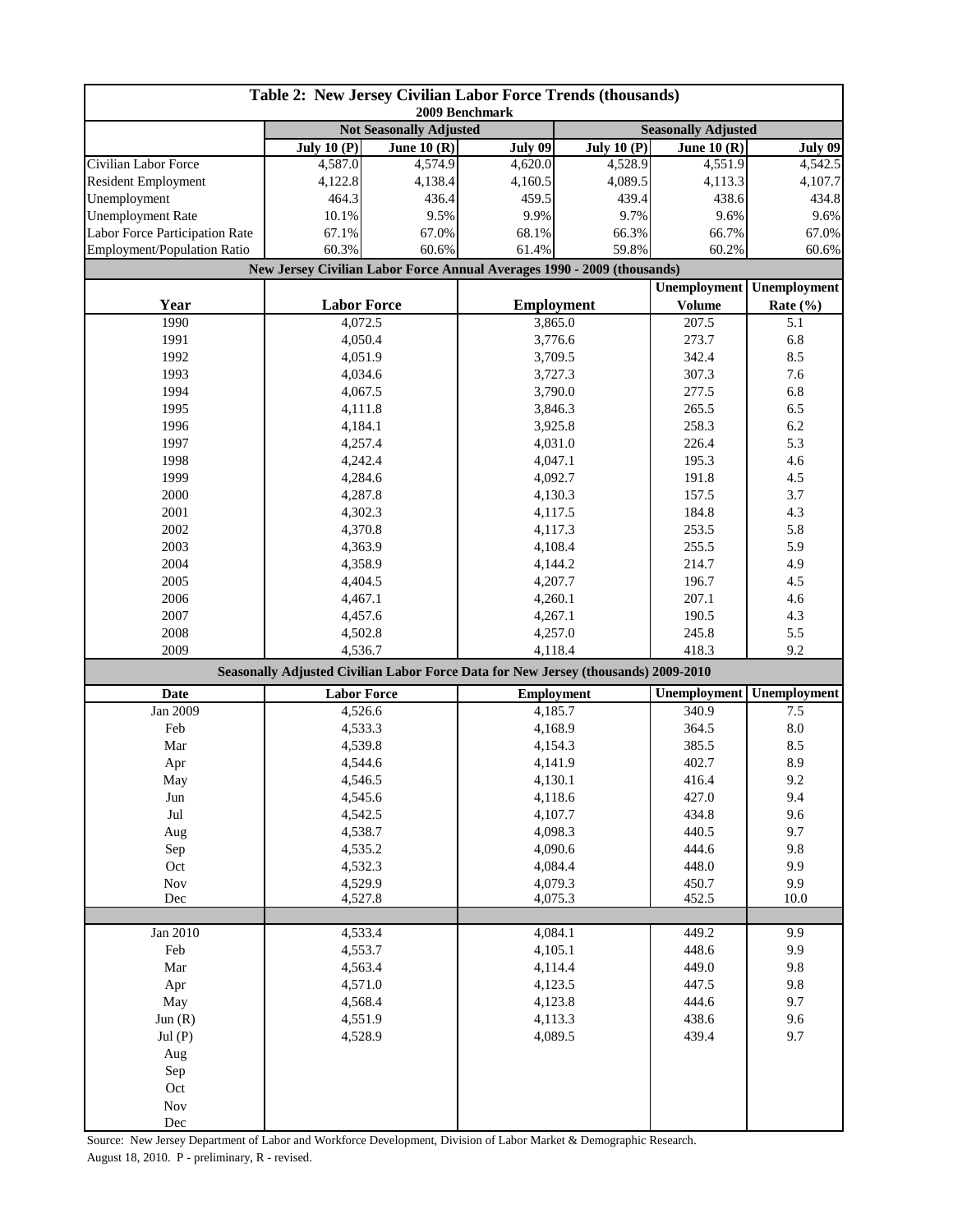| Table 3: New Jersey Nonfarm Employment by Industry for July 2010 |                      |                       |              |                   |  |  |
|------------------------------------------------------------------|----------------------|-----------------------|--------------|-------------------|--|--|
| Not Seasonally Adjusted (thousands) 2009 Benchmark               |                      |                       |              |                   |  |  |
|                                                                  | <b>Current Month</b> | <b>Previous Month</b> | One Year Ago | <b>Net Change</b> |  |  |
| <b>Industry</b>                                                  | <b>July 10 (P)</b>   | June $10(R)$          | July 09      | over the Year     |  |  |
| <b>Total Nonfarm</b>                                             | 3,868.2              | 3,924.4               | 3,897.6      | $-29.4$           |  |  |
| <b>Total Private Sector</b>                                      | 3,256.5              | 3,260.5               | 3,273.2      | $-16.7$           |  |  |
| Goods Producing                                                  | 390.2                | 390.8                 | 408.7        | $-18.5$           |  |  |
| <b>Mining &amp; Logging</b>                                      | 1.7                  | 1.7                   | 1.5          | 0.2               |  |  |
| Construction                                                     | 131.3                | 130.3                 | 142.9        | $-11.6$           |  |  |
| <b>Manufacturing</b>                                             | 257.2                | 258.8                 | 264.3        | $-7.1$            |  |  |
| Durable Goods                                                    | 115.4                | 115.9                 | 117.2        | $-1.8$            |  |  |
| <b>Fabricated Metal Products</b>                                 | 20.3                 | 20.8                  | 22.3         | $-2.0$            |  |  |
| Machinery Manufacturing                                          | 12.9                 | 13.1                  | 14.0         | $-1.1$            |  |  |
| <b>Computer and Electronic Products</b>                          | 27.1                 | 27.1                  | 27.7         | $-0.6$            |  |  |
| <b>Transportation Equipment Manufacturing</b>                    | 3.8                  | 3.9                   | 4.1          | $-0.3$            |  |  |
| Miscellaneous Manufacturing                                      | 19.0                 | 19.1                  | 19.7         | $-0.7$            |  |  |
| Nondurable Goods                                                 | 141.8                | 142.9                 | 147.1        | $-5.3$            |  |  |
| Food Manufacturing                                               | 29.8                 | 30.0                  | 29.9         | $-0.1$            |  |  |
| Paper Manufacturing                                              | 11.4                 | 11.8                  | 12.3         | $-0.9$            |  |  |
| Printing and Related Support                                     | 16.6                 | 16.9                  | 17.8         | $-1.2$            |  |  |
| <b>Chemical Manufacturing</b>                                    | 54.2                 | 54.7                  | 57.0         | $-2.8$            |  |  |
| Pharmaceutical and Medicine                                      | 33.0                 | 33.4                  | 34.0         | $-1.0$            |  |  |
| Service-Providing                                                | 3,478.0              | 3,533.6               | 3,488.9      | $-10.9$           |  |  |
| Private Service-Providing                                        | 2,866.3              | 2,869.7               | 2,864.5      | 1.8               |  |  |
| <b>Trade, Transportation, and Utilities</b>                      | 808.5                | 817.7                 | 811.7        | $-3.2$            |  |  |
| Wholesale Trade*                                                 | 215.7                | 215.5                 | 215.9        | $-0.2$            |  |  |
| Retail Trade*                                                    | 434.1                | 437.7                 | 437.4        | $-3.3$            |  |  |
| Building Material & Garden Equip. and Supplies Dealers           | 30.4                 | 31.2                  | 31.4         | $-1.0$            |  |  |
| Food and Beverage Stores                                         | 110.1                | 112.4                 | 110.6        | $-0.5$            |  |  |
| <b>Health and Personal Care Stores</b>                           | 34.1                 | 34.7                  | 35.8         | $-1.7$            |  |  |
| Clothing and Clothing Accessories Stores                         | 53.7                 | 55.7                  | 56.8         | $-3.1$            |  |  |
| Sporting Goods, Hobby, Book and Music Stores                     | 17.6                 | 17.5                  | 17.9         | $-0.3$            |  |  |
| <b>General Merchandise Stores</b>                                | 66.4                 | 66.1                  | 64.6         | 1.8               |  |  |
| Transportation, Warehousing and Utilities                        | 158.7                | 164.5                 | 158.4        | 0.3               |  |  |
| Utilities*                                                       | 11.3                 | 11.4                  | 12.1         | $-0.8$            |  |  |
| Transportation & Warehousing*                                    | 147.4                | 153.1                 | 146.3        | 1.1               |  |  |
| <b>Information</b>                                               | 81.3                 | 81.5                  | 83.9         | $-2.6$            |  |  |
| Publishing Industries (except Internet)                          | 22.1                 | 22.3                  | 23.0         | $-0.9$            |  |  |
| Telecommunications                                               | 36.5                 | 36.7                  | 36.5         | 0.0               |  |  |
| Internet Service Providers, Web Portals, Data Processing Srvs.   | 8.1                  | 8.1                   | 8.5          | $-0.4$            |  |  |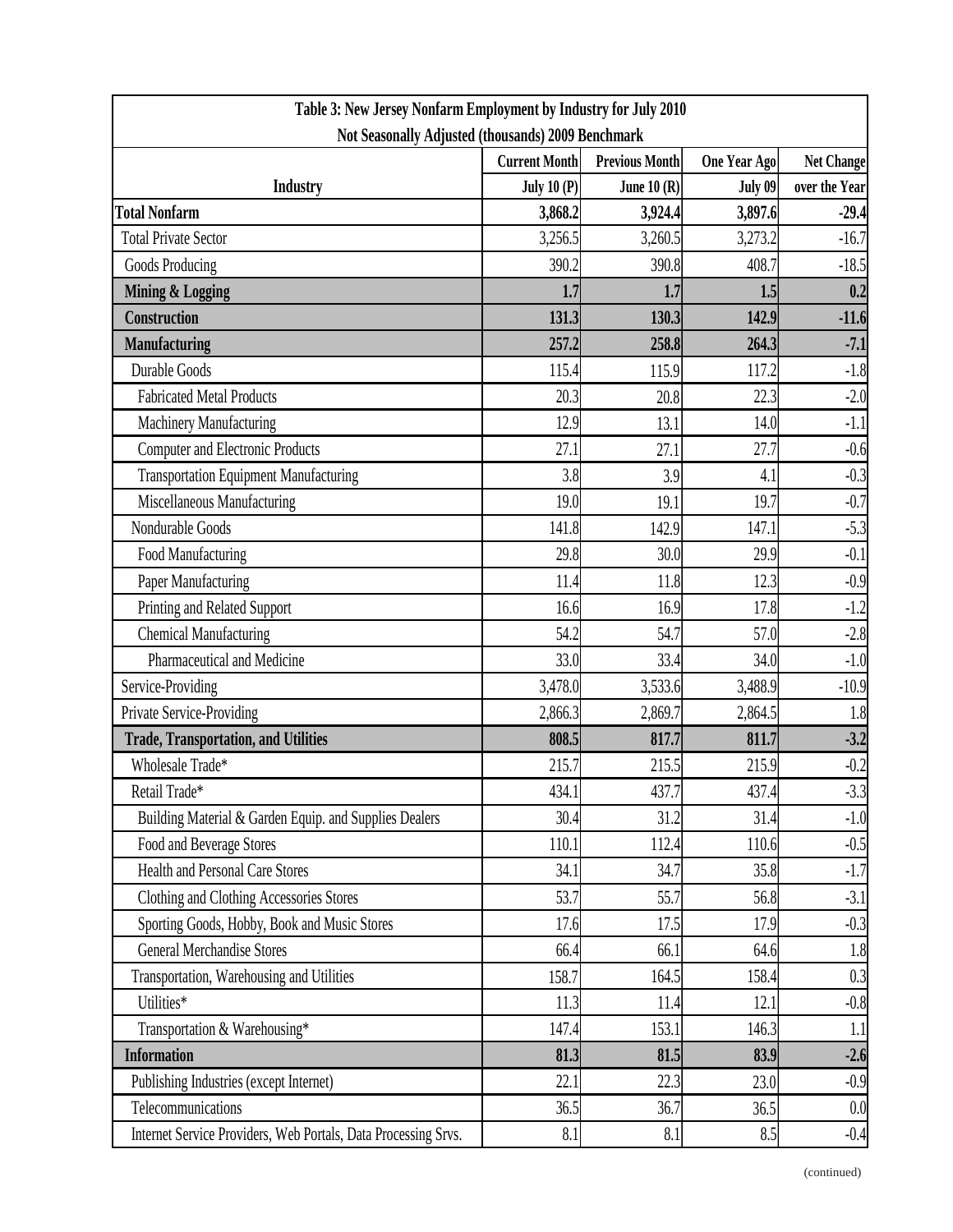| Table 3: New Jersey Nonfarm Employment by Industry for July 2010<br>(continued) |                      |                       |              |                   |  |  |
|---------------------------------------------------------------------------------|----------------------|-----------------------|--------------|-------------------|--|--|
| Not Seasonally Adjusted (thousands) 2009 Benchmark                              |                      |                       |              |                   |  |  |
|                                                                                 | <b>Current Month</b> | <b>Previous Month</b> | One Year Ago | <b>Net Change</b> |  |  |
| <b>Industry</b>                                                                 | July $10(P)$         | June $10(R)$          | July 09      | over the Year     |  |  |
| <b>Financial Activities</b>                                                     | 251.6                | 251.2                 | 257.5        | $-5.9$            |  |  |
| Finance and Insurance*                                                          | 198.1                | 197.3                 | 200.4        | $-2.3$            |  |  |
| Securities, Commodity Contracts and Other Fin. Investments                      | 47.9                 | 47.7                  | 48.5         | $-0.6$            |  |  |
| <b>Insurance Carriers and Related Activities</b>                                | 78.6                 | 78.8                  | 80.6         | $-2.0$            |  |  |
| Real Estate and Rental/Leasing*                                                 | 53.5                 | 53.9                  | 57.1         | $-3.6$            |  |  |
| <b>Professional and Business Services</b>                                       | 594.9                | 592.4                 | 589.2        | 5.7               |  |  |
| Professional, Scientific and Technical Services*                                | 280.8                | 279.2                 | 274.4        | 6.4               |  |  |
| Management of Companies and Enterprises*                                        | 74.3                 | 74.0                  | 76.0         | $-1.7$            |  |  |
| Administrative Support & Waste Management/Remediation*                          | 239.8                | 239.2                 | 238.8        | 1.0               |  |  |
| <b>Education, Health and Social Assistance Services</b>                         | 595.0                | 602.6                 | 592.1        | 2.9               |  |  |
| Educational Services*                                                           | 83.3                 | 88.3                  | 84.8         | $-1.5$            |  |  |
| Health Care and Social Assistance*                                              | 511.7                | 514.3                 | 507.3        | 4.4               |  |  |
| Hospitals                                                                       | 157.2                | 156.7                 | 156.3        | 0.9               |  |  |
| Nursing and Residential Care Facilities                                         | 88.7                 | 89.7                  | 87.2         | 1.5               |  |  |
| Social Assistance                                                               | 77.2                 | 81.0                  | 76.8         | 0.4               |  |  |
| <b>Leisure and Hospitality</b>                                                  | 372.9                | 365.4                 | 365.7        | 7.2               |  |  |
| Arts, Entertainment and Recreation*                                             | 78.2                 | 66.6                  | 69.1         | 9.1               |  |  |
| Accommodation and Food Services*                                                | 294.7                | 298.8                 | 296.6        | $-1.9$            |  |  |
| Food Services and Drinking Places                                               | 229.6                | 235.9                 | 230.2        | $-0.6$            |  |  |
| <b>Other Services</b>                                                           | 162.1                | 158.9                 | 164.4        | $-2.3$            |  |  |
| Repair and Maintenance                                                          | 32.5                 | 32.2                  | 32.5         | 0.0               |  |  |
| Personal and Laundry Services                                                   | 48.7                 | 49.2                  | 50.5         | $-1.8$            |  |  |
| Religious, Grantmaking, Civic, Professional and Similar Org.                    | 80.9                 | 77.5                  | 81.4         | $-0.5$            |  |  |
| Government                                                                      | 611.7                | 663.9                 | 624.4        | $-12.7$           |  |  |

August 18, 2010 P - preliminary, R-revised.

Shaded rows denote supersector series, \* denote sector series.

Source: New Jersey Department of Labor and Workforce Development, Division of Labor Market and Demographic Research.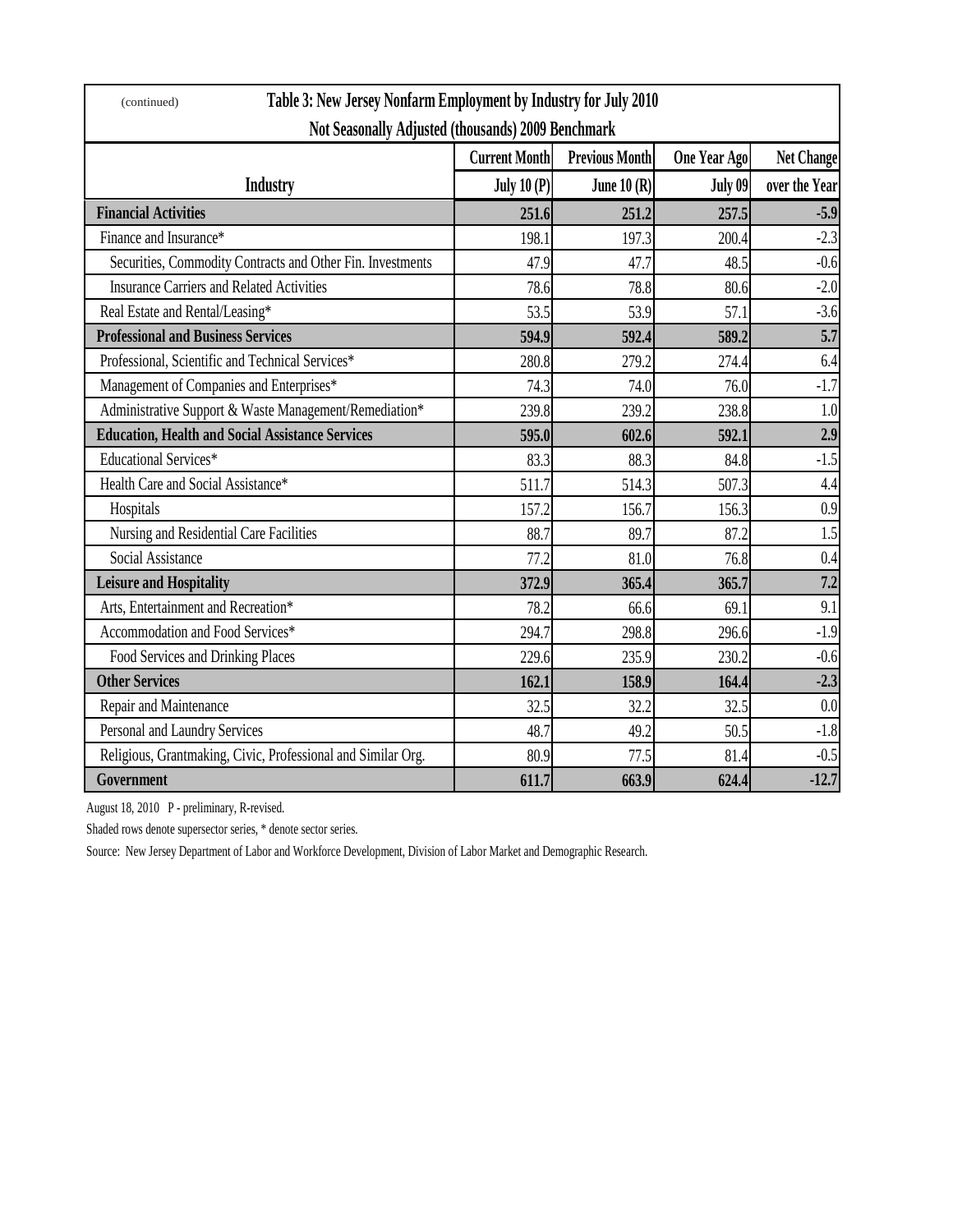| Table 4: New Jersey Nonfarm Employment (in thousands) 2009 Benchmark |              |                       |                                         |              |                  |       |  |
|----------------------------------------------------------------------|--------------|-----------------------|-----------------------------------------|--------------|------------------|-------|--|
| <b>Annual Averages</b>                                               |              |                       |                                         |              |                  |       |  |
|                                                                      | <b>Total</b> | <b>Private Sector</b> |                                         |              |                  |       |  |
|                                                                      |              |                       |                                         |              | Service-         |       |  |
| Year                                                                 |              | <b>Total</b>          | <b>Manufacturing</b>                    | Construction | <b>Providing</b> |       |  |
| 1990                                                                 | 3,635.1      | 3,058.4               | 529.5                                   | 147.7        | 2,378.1          | 576.7 |  |
| 1991                                                                 | 3,498.7      | 2,927.1               | 498.3                                   | 122.6        | 2,303.7          | 571.6 |  |
| 1992                                                                 | 3,457.9      | 2,886.0               | 474.1                                   | 112.1        | 2,297.5          | 571.9 |  |
| 1993                                                                 | 3,493.0      | 2,922.3               | 462.9                                   | 116.3        | 2,340.8          | 570.7 |  |
| 1994                                                                 | 3,552.8      | 2,979.4               | 456.0                                   | 121.7        | 2,399.3          | 573.4 |  |
| 1995                                                                 | 3,600.6      | 3,027.2               | 448.6                                   | 123.3        | 2,452.9          | 573.4 |  |
| 1996                                                                 | 3,638.9      | 3,068.3               | 437.4                                   | 125.0        | 2,503.8          | 570.6 |  |
| 1997                                                                 | 3,724.5      | 3,154.3               | 435.4                                   | 131.8        | 2,584.8          | 570.3 |  |
| 1998                                                                 | 3,801.3      | 3,229.6               | 429.4                                   | 136.1        | 2,661.8          | 571.7 |  |
| 1999                                                                 | 3,901.1      | 3,323.5               | 422.5                                   | 143.6        | 2,755.3          | 577.6 |  |
| 2000                                                                 | 3,994.5      | 3,405.7               | 421.6                                   | 149.6        | 2,832.6          | 588.9 |  |
| 2001                                                                 | 3,997.2      | 3,394.6               | 401.2                                   | 158.8        | 2,832.8          | 602.6 |  |
| 2002                                                                 | 3,983.9      | 3,370.4               | 367.5                                   | 162.6        | 2,838.8          | 613.5 |  |
| 2003                                                                 | 3,978.8      | 3,356.9               | 350.4                                   | 160.5        | 2,844.5          | 621.9 |  |
| 2004                                                                 | 3,999.1      | 3,365.7               | 338.2                                   | 165.9        | 2,860.0          | 633.4 |  |
| 2005                                                                 | 4,039.1      | 3,397.5               | 330.4                                   | 169.1        | 2,896.3          | 641.6 |  |
| 2006                                                                 | 4,071.0      | 3423.7                | 323.8                                   | 174.9        | 2923.3           | 647.3 |  |
| 2007                                                                 | 4,078.9      | 3431.2                | 311.3                                   | 172.3        | 2946.0           | 647.7 |  |
| 2008                                                                 | 4,048.4      | 3,401.0               | 298.8                                   | 164.5        | 2,936.1          | 647.4 |  |
| 2009                                                                 | 3,891.7      | 3,243.0               | 267.3                                   | 139.0        | 2,835.2          | 648.7 |  |
|                                                                      |              |                       | <b>Seasonally Adjusted Monthly Data</b> |              |                  |       |  |
| 2009                                                                 |              |                       |                                         |              |                  |       |  |
| Jan                                                                  | 3,952.4      | 3,305.3               | 280.2                                   | 149.6        | 2,874.1          | 647.1 |  |
| Feb                                                                  | 3,935.1      | 3,289.9               | 276.7                                   | 147.9        | 2,863.9          | 645.2 |  |
| Mar                                                                  | 3,914.8      | 3,269.1               | 273.2                                   | 145.4        | 2,849.1          | 645.7 |  |
| Apr                                                                  | 3,905.1      | 3,256.8               | 270.0                                   | 142.2        | 2,843.1          | 648.3 |  |
| May                                                                  | 3,900.6      | 3,252.2               | 268.0                                   | 140.1        | 2,842.6          | 648.4 |  |
| Jun                                                                  | 3,886.2      | 3,238.9               | 265.9                                   | 138.0        | 2,833.5          | 647.3 |  |
| Jul                                                                  | 3,875.9      | 3,227.0               | 264.0                                   | 136.6        | 2,824.9          | 648.9 |  |
| Aug                                                                  | 3,870.7      | 3,221.1               | 262.1                                   | 135.2        | 2,822.2          | 649.6 |  |
| Sep                                                                  | 3,866.1      | 3,220.1               | 260.7                                   | 133.4        | 2,824.4          | 646.0 |  |
| Oct                                                                  | 3,867.6      | 3,217.5               | 261.8                                   | 134.5        | 2,819.6          | 650.1 |  |
| <b>Nov</b>                                                           | 3,864.7      | 3,212.9               | 264.1                                   | 132.1        | 2,815.1          | 651.8 |  |
| Dec                                                                  | 3,858.7      | 3,207.4               | 259.1                                   | 130.7        | 2,816.0          | 651.3 |  |
| 2010                                                                 |              |                       |                                         |              |                  |       |  |
| Jan                                                                  | 3,849.7      | 3,197.6               | 257.8                                   | 126.5        | 2,811.9          | 652.1 |  |
| Feb                                                                  | 3,852.9      | 3,201.8               | 257.3                                   | 126.7        | 2,816.4          | 651.1 |  |
| Mar                                                                  | 3,848.0      | 3,199.2               | 254.2                                   | 128.5        | 2,815.0          | 648.8 |  |
| Apr                                                                  | 3,859.7      | 3,208.0               | 256.2                                   | 126.7        | 2,823.5          | 651.7 |  |
| May                                                                  | 3,868.7      | 3,206.0               | 259.2                                   | 125.4        | 2,819.8          | 662.7 |  |
| Jun(R)                                                               | 3,863.1      | 3,208.7               | 257.5                                   | 126.7        | 2,822.8          | 654.4 |  |
| Jul(P)                                                               | 3,841.9      | 3,205.6               | 256.6                                   | 125.0        | 2,822.3          | 636.3 |  |
| Aug                                                                  |              |                       |                                         |              |                  |       |  |
| Sep                                                                  |              |                       |                                         |              |                  |       |  |
| Oct                                                                  |              |                       |                                         |              |                  |       |  |
| <b>Nov</b>                                                           |              |                       |                                         |              |                  |       |  |
| Dec                                                                  |              |                       |                                         |              |                  |       |  |
|                                                                      |              |                       |                                         |              |                  |       |  |

August 18, 2010 P - preliminary, R-revised.

Source: New Jersey Department of Labor and Workforce Development, Division of Labor Market & Demographic Research.